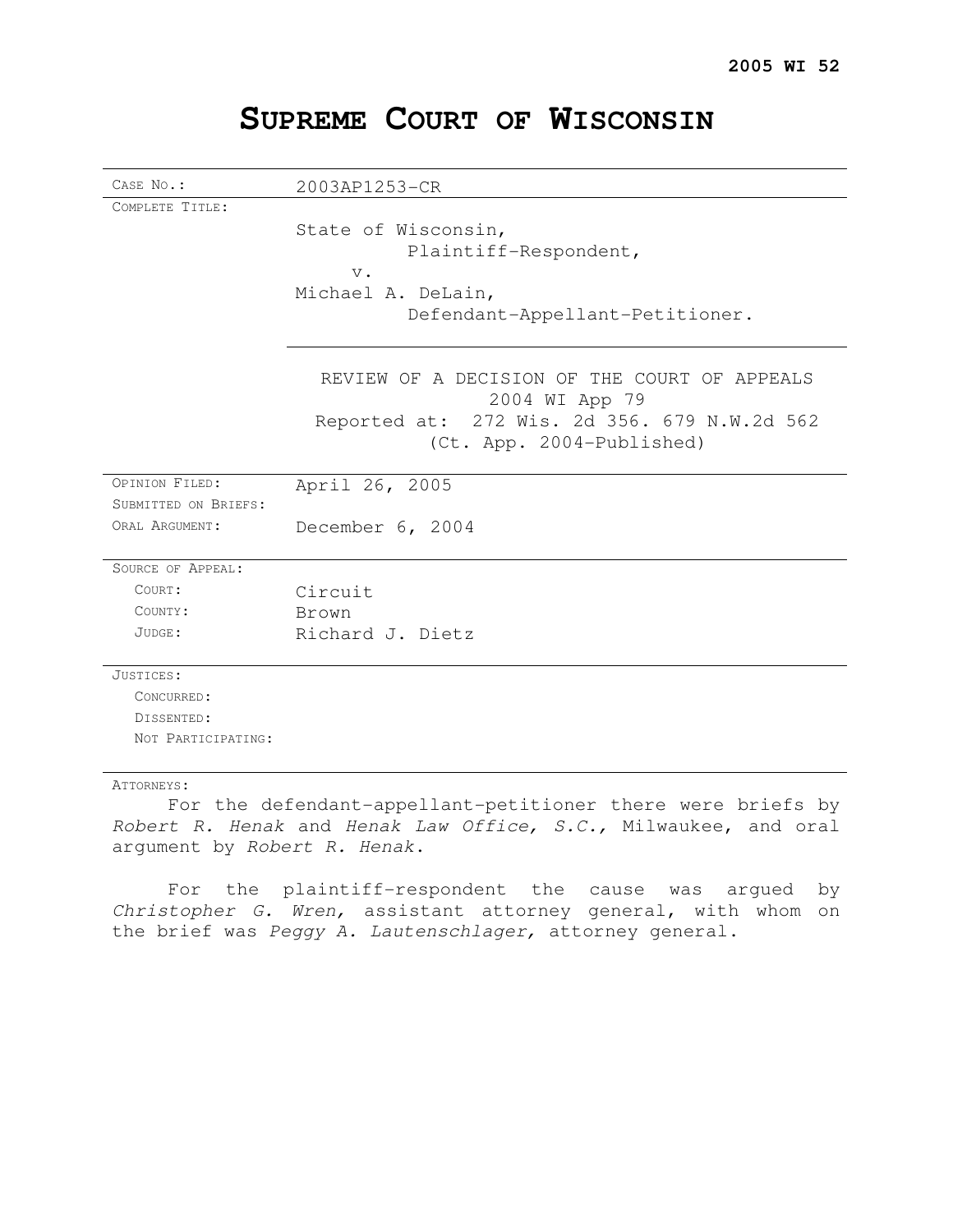### **2005 WI 52**

#### NOTICE

**This opinion is subject to further editing and modification. The final version will appear in the bound volume of the official reports.** 

No. 2003AP1253-CR (L.C. No. 2001CF624)

STATE OF WISCONSIN THE STATE OF WISCONSIN THE STATE OF STATE OF STATE OF STATE OF STATE OF STATE OF STATE OF STATE OF STATE OF STATE OF STATE OF STATE OF STATE OF STATE OF STATE OF STATE OF STATE OF STATE OF STATE OF STATE

**State of Wisconsin,** 

 **Plaintiff-Respondent,** 

 **v.** 

 $\overline{a}$ 

**Michael A. DeLain,** 

 **Defendant-Appellant-Petitioner.** 

Cornelia G. Clark Clerk of Supreme Court

**APR 26, 2005** 

REVIEW of a decision of the Court of Appeals. Affirmed.

¶1 PATIENCE DRAKE ROGGENSACK, J. Michael A. DeLain requests review of a published decision of the court of appeals, State v. DeLain, 2004 WI App 79, 272 Wis. 2d 356, 679 N.W.2d 562. The court of appeals affirmed a judgment of conviction, as well as an order denying post-conviction relief, of the circuit court for Brown County, the Honorable Richard J. Dietz presiding. We review whether the evidence presented to the jury was sufficient to sustain a conviction for sexual exploitation by a therapist, contrary to Wis. Stat.  $\text{\$ }940.22(2)$  (2001-02),<sup>1</sup>

# **FILED**

 $1$  All further references to the Wisconsin Statutes are to the 2001-02 version unless otherwise noted.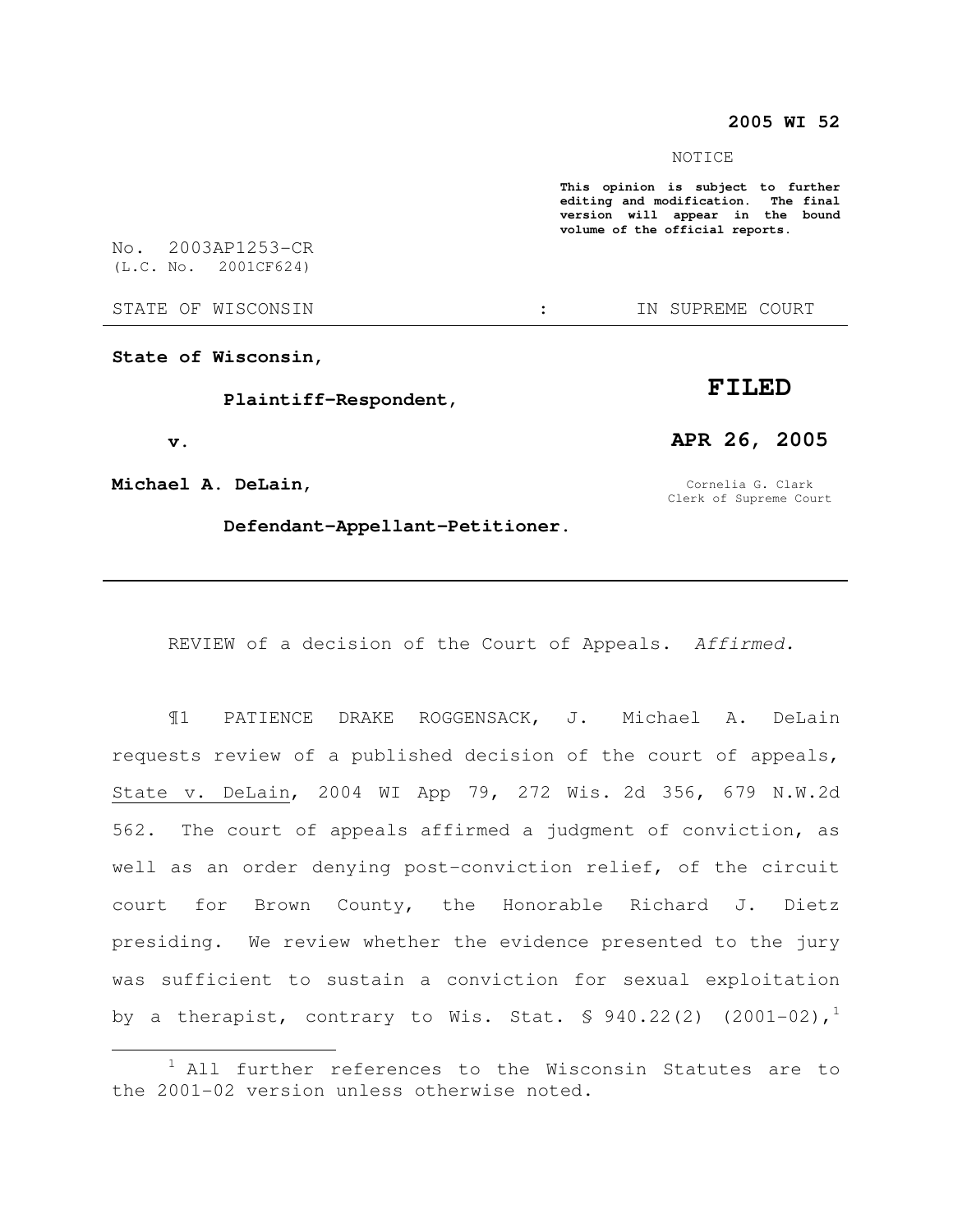and in particular, whether a finding that there was "an ongoing therapist-patient . . . relationship" during a therapy session is precluded if the victim was secretly recording that session in cooperation with police.

¶2 We conclude that, for the purpose of establishing criminal liability under Wis. Stat. § 940.22(2), whether there is an ongoing therapist-patient relationship is determined by examining the totality of the circumstances. We also conclude that J.F.'s assisting the police by recording her therapy session is not sufficient to preclude a finding that a therapist-patient relationship was ongoing. Further, based on the totality of the circumstances, which in this case included a stipulation that DeLain provided therapy to J.F. on all her visits, a rational trier of fact could have found beyond a reasonable doubt that an ongoing therapist-patient relationship existed on May 2, 2001. We therefore affirm the decision of the court of appeals, although on different grounds.

## I. BACKGROUND

¶3 J.F., a 16-year old, had five psychotherapy sessions with Dr. Michael DeLain in April and May 2001. After the fourth session, on April 25, 2001, she told her family that she did not want to see DeLain again because he had sexually assaulted her during therapy. J.F. and her parents then went to the police. At law enforcement's request, J.F. returned for a final session with DeLain on May 2, 2001, to surreptitiously audio- and videorecord the session. DeLain was subsequently charged with multiple criminal counts, including a count of sexual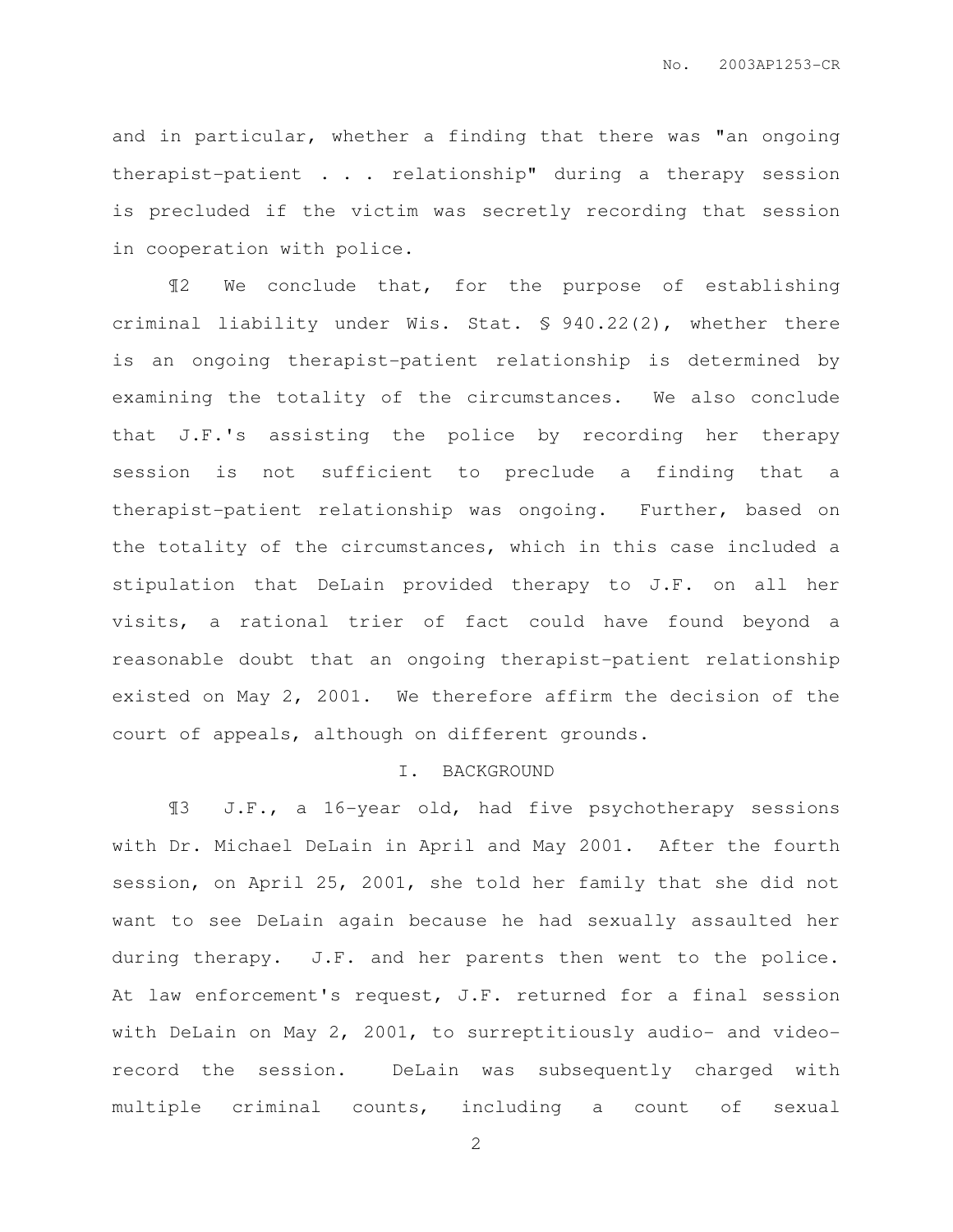exploitation by a therapist under Wis. Stat. § 940.22(2) based on the allegation that DeLain had sexual contact with J.F. during the May 2, 2001 session.

¶4 A jury trial was conducted, wherein DeLain and the State stipulated to the following: "In April and May, 2001, Dr. Michael DeLain was a psychologist who performed psychotherapy on patients, including [J.F.]."

¶5 At trial, DeLain testified to the method of therapy he used to treat J.F., his diagnosis of J.F. and his efforts to assist J.F. He denied any sexual contact with J.F. and addressed specific acts that were alleged to have occurred. He also testified that when he told J.F. he would be reporting her sexual relationship with an adult to authorities, she became angry and threatened to make accusations against him. DeLain also called others to testify on his behalf, including social service agency employees, who testified that DeLain had made a report that J.F. was having sex with an adult, and other witnesses who testified to DeLain's nonexploitative character.

¶6 In closing argument, the State asserted that it was stipulated to and agreed upon that J.F. and DeLain had a therapist-patient relationship during the time period relevant to the conduct alleged to be criminal. In DeLain's closing argument, he did not disagree, but instead argued to the jury that no sexual contact occurred. The jury convicted DeLain of the count at issue in this review, as well as two of the other counts charged.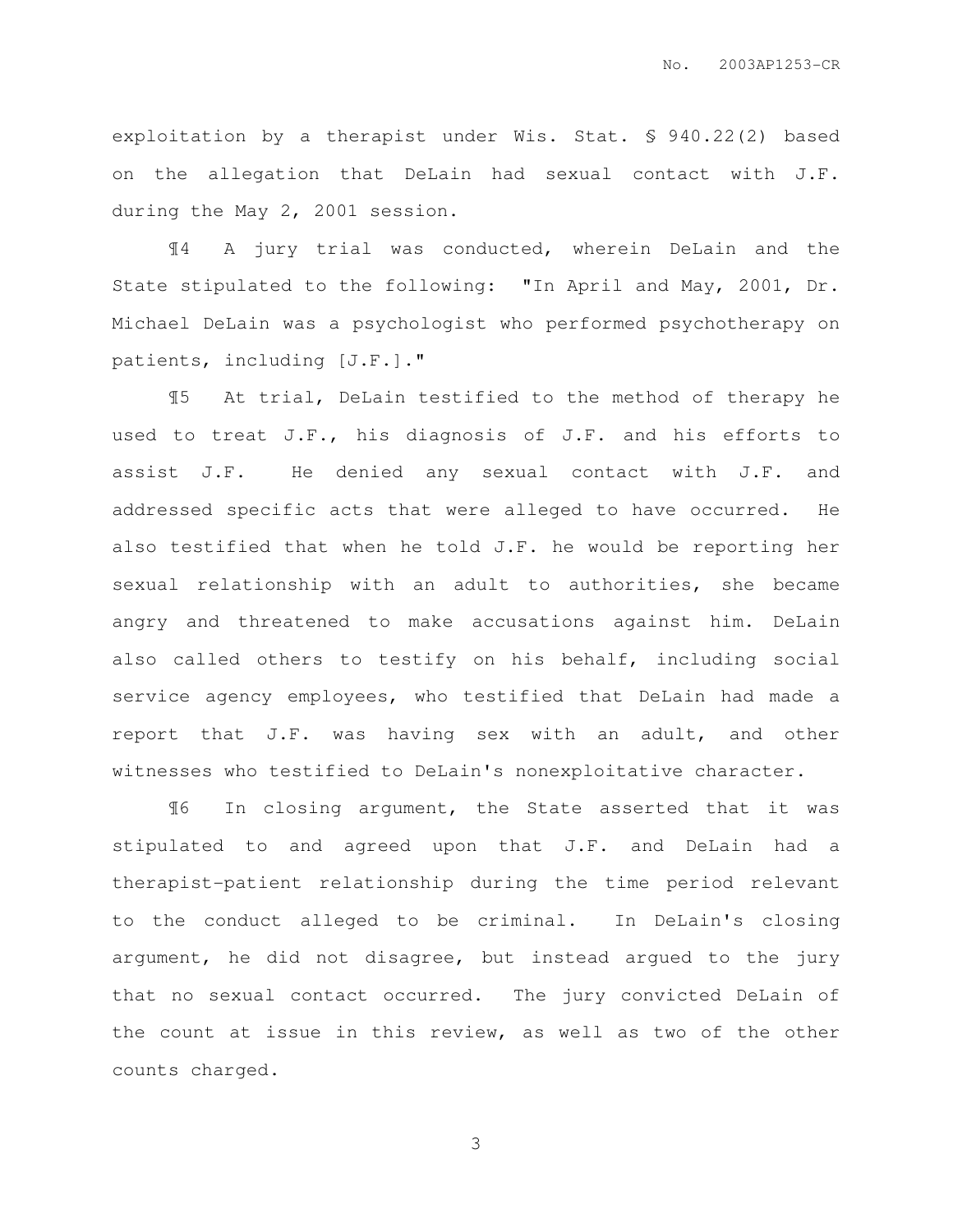¶7 In a post-conviction motion, DeLain requested the circuit court to vacate the conviction for sexual exploitation by a therapist that resulted from the May 2, 2001 session because the evidence was insufficient to establish that the alleged sexual contact took place during an "ongoing therapistpatient relationship," as required by Wis. Stat. § 940.22(2). The circuit court denied DeLain's motion. The court of appeals affirmed, and we subsequently granted DeLain's petition for review.

#### II. DISCUSSION

¶8 Wisconsin Stat. § 940.22(2) prohibits sexual contact between a therapist and a patient or client. The statute states:

Sexual contact prohibited. Any person who is or who holds himself or herself out to be a therapist and who intentionally has sexual contact with a patient or client during any ongoing therapist-patient or therapist-client relationship, regardless of whether it occurs during any treatment, consultation, interview or examination, is guilty of a Class F felony. Consent is not an issue in an action under this subsection.

Section 940.22(2).

¶9 To obtain a conviction for a violation of Wis. Stat. § 940.22(2), the State must prove three elements beyond a reasonable doubt: (1) that the defendant was or held himself or herself out to be a therapist; (2) that the defendant had intentional sexual contact with a patient or client; and (3) that the sexual contact occurred during an ongoing therapist-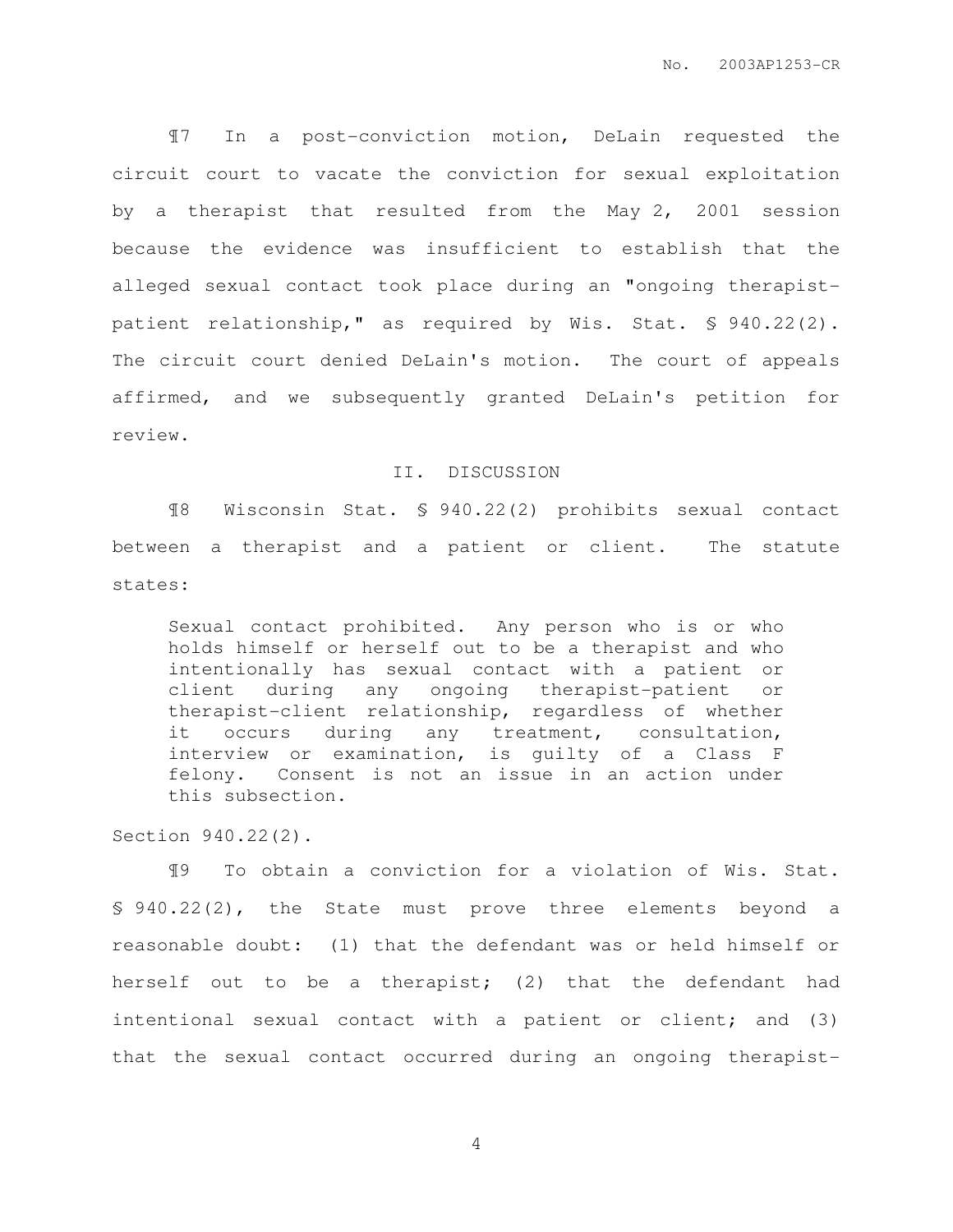patient or therapist-client relationship.<sup>2</sup> State v. Miller, 2002 WI App 197, ¶17 n.5, 257 Wis. 2d 124, 650 N.W.2d 850; see also State v. Ambrose, 196 Wis. 2d 768, 777, 540 N.W.2d 208 (Ct. App. 1995) (holding that the actor and the complainant "must be engaged in a professional therapist-patient/client relationship").

¶10 DeLain contends there was not sufficient evidence to find the third element, that sexual contact occurred during an ongoing therapist-patient or therapist-client relationship, beyond a reasonable doubt. Our review of DeLain's contention, in light of actual trial testimony, presents us with a limited record because DeLain's defense was that sexual contact did not occur, not that there was no ongoing therapist-patient relationship. Rather than try the third element of Wis. Stat.

 $\overline{a}$ 

 $2$  We note that the pattern jury instructions open by stating, "Sexual exploitation by a therapist, as defined in § 940.22 . . . is committed by one who is or holds himself out to be a therapist and who intentionally has sexual contact with a patient or client during any ongoing therapist-patient or therapist-client relationship," Wis JI——Criminal 1248 (emphasis added). This opening statement appropriately includes intent. However, in stating that the second element of the crime is the defendant's sexual contact with the victim during the relationship, and in describing this second element, the instructions fail to include intent. See id. (stating, "Second, that the defendant had sexual contact with (name of victim)," and later stating, "The second element requires that the defendant had sexual contact with (name of victim)."). We therefore suggest review of these instructions.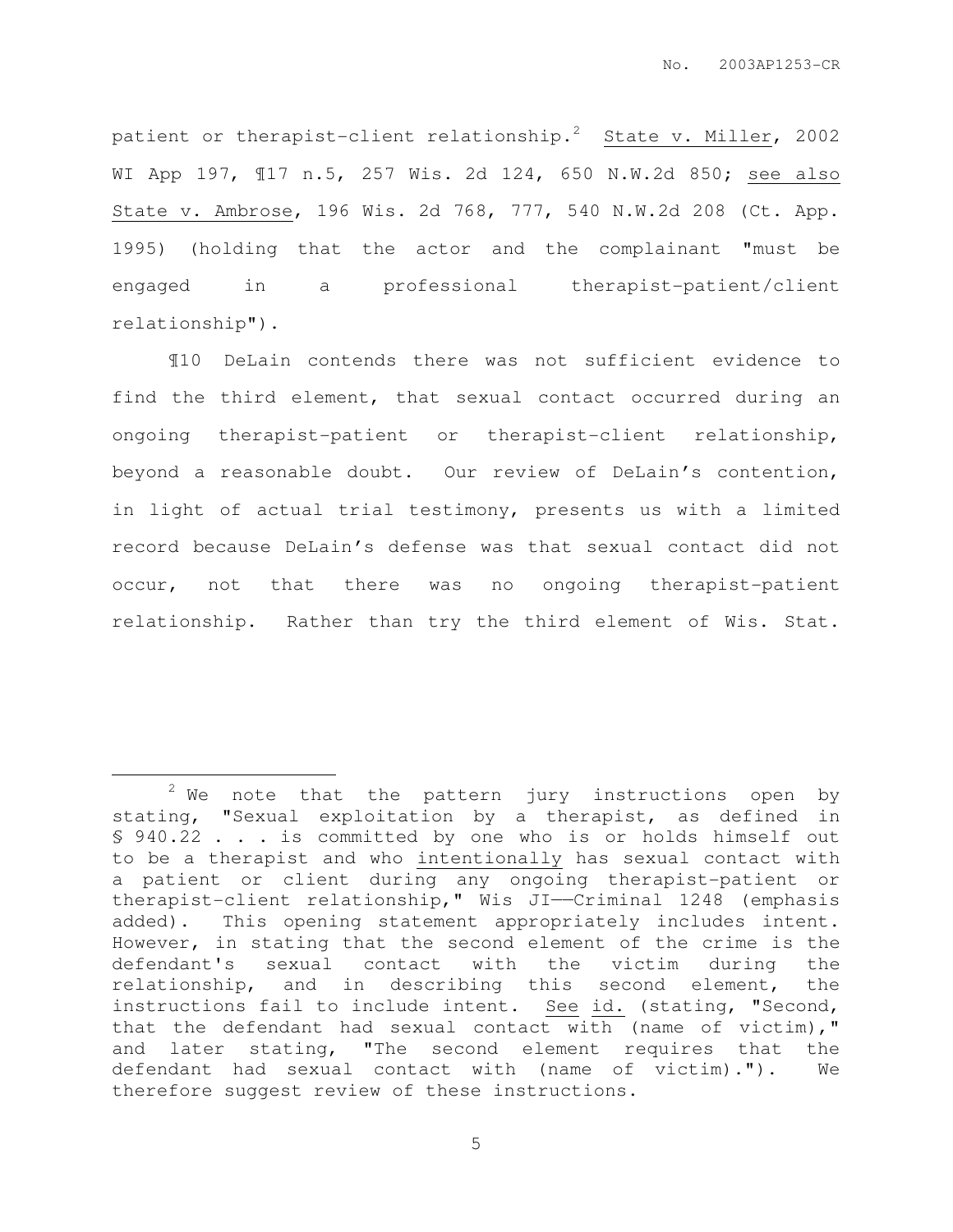§ 940.22(2), DeLain stipulated that he was performing psychotherapy on J.F. during May 2001. $3$ 

A. Standard of Review

¶11 Notwithstanding the way in which this case was tried, we have been asked to determine when evidence is sufficient to prove that an ongoing therapist-patient relationship existed, as that phrase is used in Wis. Stat. § 940.22(2). This requires interpretation of § 940.22(2). Interpretation of a statute is a question of law that we review de novo. Johnson v. ABC Ins. Co., 193 Wis. 2d 35, 43, 532 N.W.2d 130 (1995). Additionally, when we review the sufficiency of evidence to support a conviction, we view the evidence in the light most favorable to the verdict and determine whether "any rational trier of fact could have found the essential elements of the crime beyond a reasonable doubt." Ambrose, 196 Wis. 2d at 772 (citing Jackson v. Virginia, 443 U.S. 307, 319 (1979)).

B. Wisconsin Stat. § 940.22(2)

 $\overline{a}$ 

¶12 To interpret the phrase "during any ongoing therapistpatient . . . relationship" in Wis. Stat. § 940.22(2), we begin by examining the plain meaning of the statutory language, in context, as is required by State ex rel. Kalal v. Circuit Court for Dane County, 2004 WI 58, ¶46, 271 Wis. 2d 633, 681 N.W.2d 110. "[S]tatutory language is interpreted in the context in

<sup>&</sup>lt;sup>3</sup> The only time DeLain and J.F. saw one another in May 2001 was May 2, 2001, when the sexual contact that forms the basis for the criminal conviction at issue here was alleged to have occurred.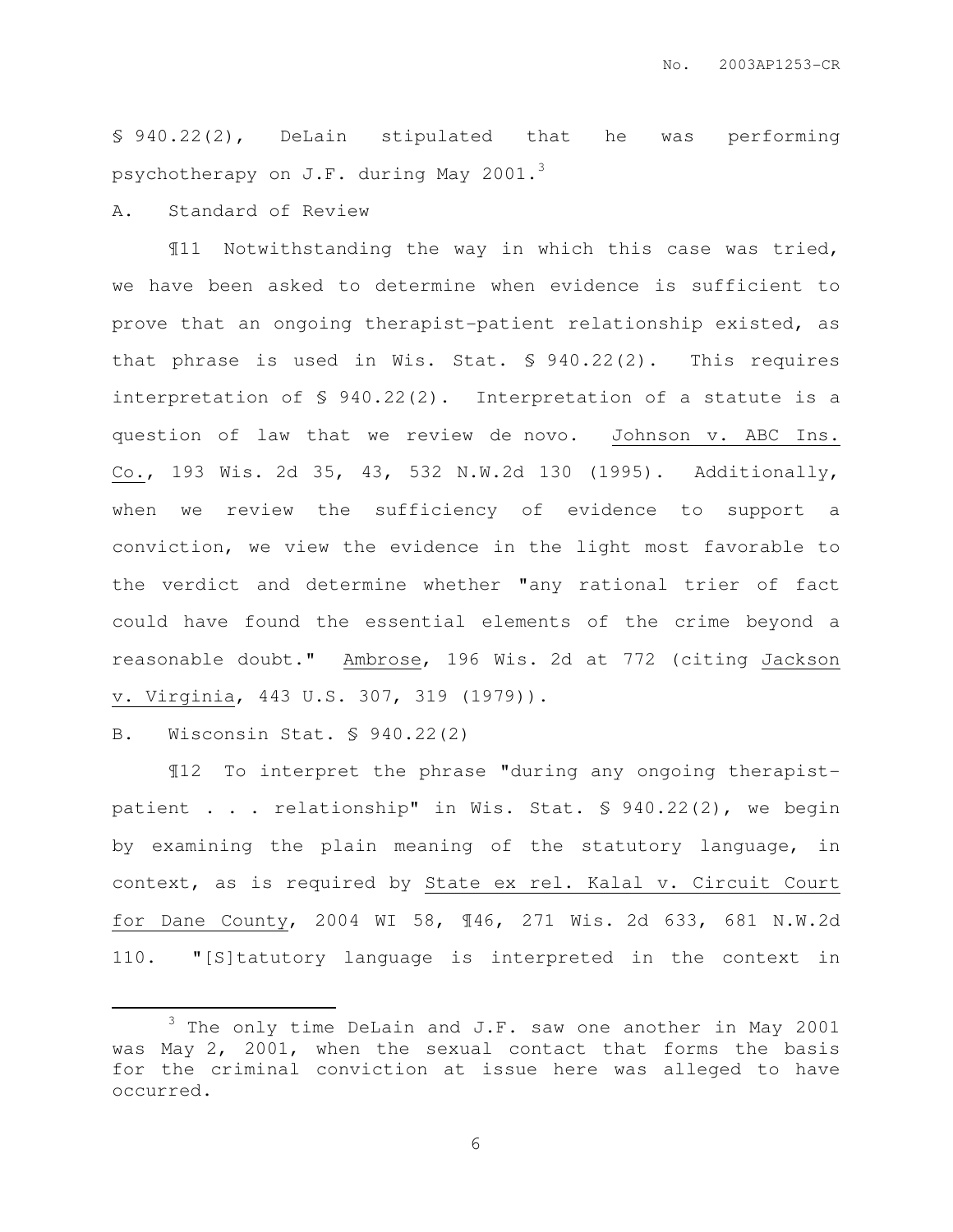which it is used; not in isolation but as part of a whole . . . and reasonably, to avoid absurd or unreasonable results." Id.

¶13 In interpreting the meaning of "during any ongoing therapist-patient . . . relationship," the court of appeals decision drew on Wis. Stat.  $\frac{1}{2}$  939.23(3)<sup>4</sup> to conclude that whether there was an ongoing therapist-patient relationship turned solely on DeLain's subjective belief. DeLain, 272 Wis. 2d 356, ¶¶10-12. The court of appeals explained, "[B]ecause the undisputed evidence is that DeLain believed the specific fact existed, namely that [J.F.] was a patient and this was part of the ongoing therapist-patient relationship, any acts that occurred during this session were during an ongoing therapistpatient relationship as those terms are used in the statute." Id., ¶12.

¶14 DeLain disagrees with the court of appeals, arguing that the therapist's belief that a therapist-patient relationship is ongoing does not establish that the relationship is actually ongoing in fact. The State also disagrees with the court of appeals' reasoning, conceding that the factual question of whether a therapist-patient relationship is ongoing does not

 $\overline{a}$ 

<sup>4</sup> Wisconsin Stat. § 939.23(3) states:

<sup>&</sup>quot;Intentionally" means that the actor either has a purpose to do the thing or cause the result specified, or is aware that his or her conduct is practically certain to cause that result. In addition, except as provided in sub. (6), the actor must have knowledge of those facts which are necessary to make his or her conduct criminal and which are set forth after the word "intentionally."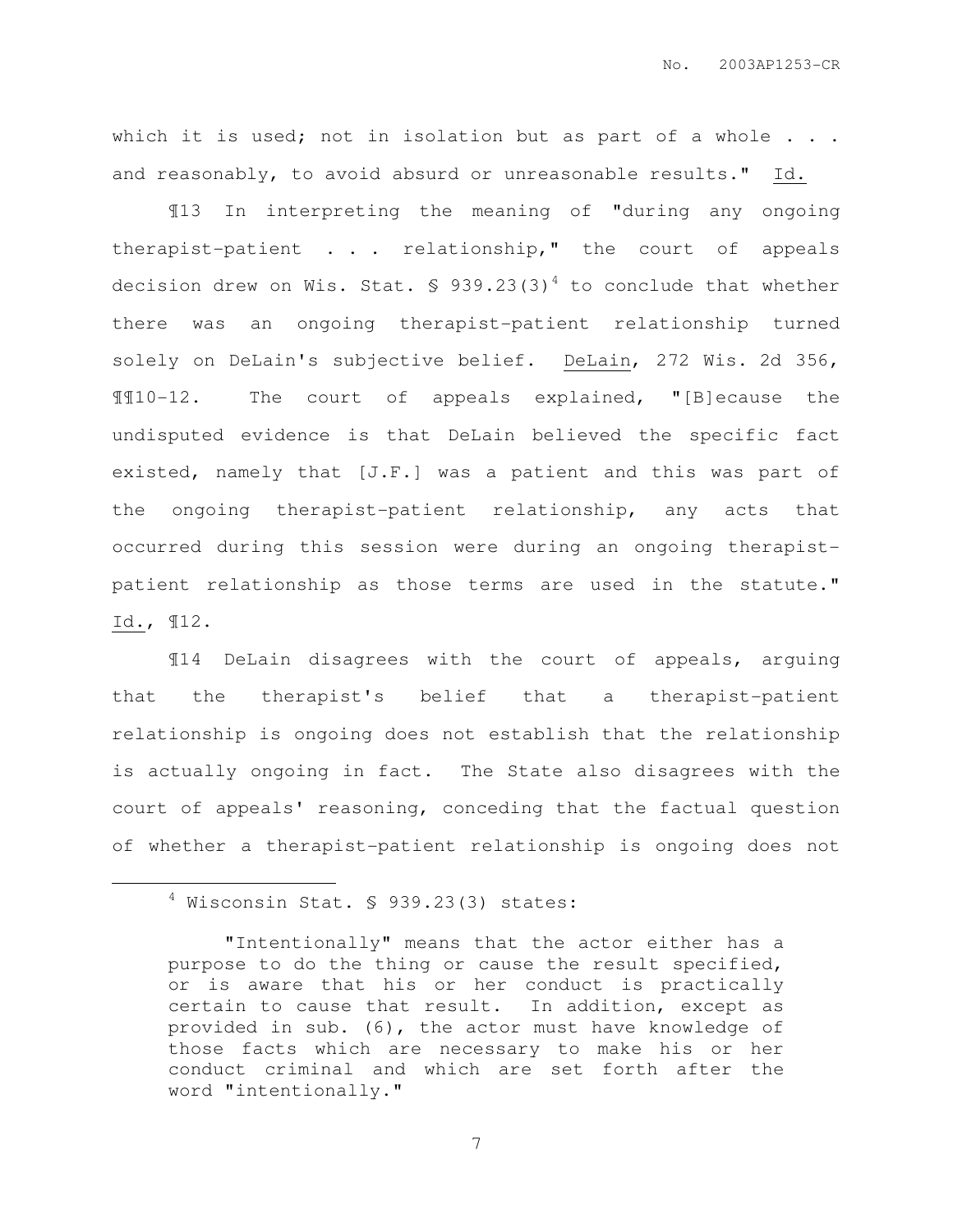turn solely on what the therapist knows. For reasons discussed at length below, we accept the State's concession.

¶15 DeLain further argues that the term "relationship," in the phrase "ongoing therapist-patient . . . relationship," requires a "two-way street," with both the therapist and the patient consenting to the continuing relationship. He asserts that the relationship "may be terminated, inter alia, by mutual consent of the parties, or by the unilateral action of the patient." As such, he argues that a patient who goes to the police to complain of sexual contact made by a therapist and agrees to cooperate in a criminal investigation during a subsequent therapy session has acted unilaterally to withdraw from the therapist-patient relationship and continues as only a "feigned" patient. He urges this court to conclude that based on that one circumstance he and J.F. did not have an ongoing therapist-patient relationship on May 2, 2001.

¶16 The State argues that, even if we accept its concession regarding the court of appeals' reasoning, we should nevertheless affirm the court of appeals decision. The State asserts that a therapist-patient relationship continues to exist as a matter of law "until one of the parties explicitly and openly advises the other party that the relationship has terminated." The State further counters that it would be inconsistent with the strict obligation that Wis. Stat. § 940.22(2) imposes on therapists to conclude that a patient's secret cooperation with law enforcement terminates an ongoing therapist-patient relationship.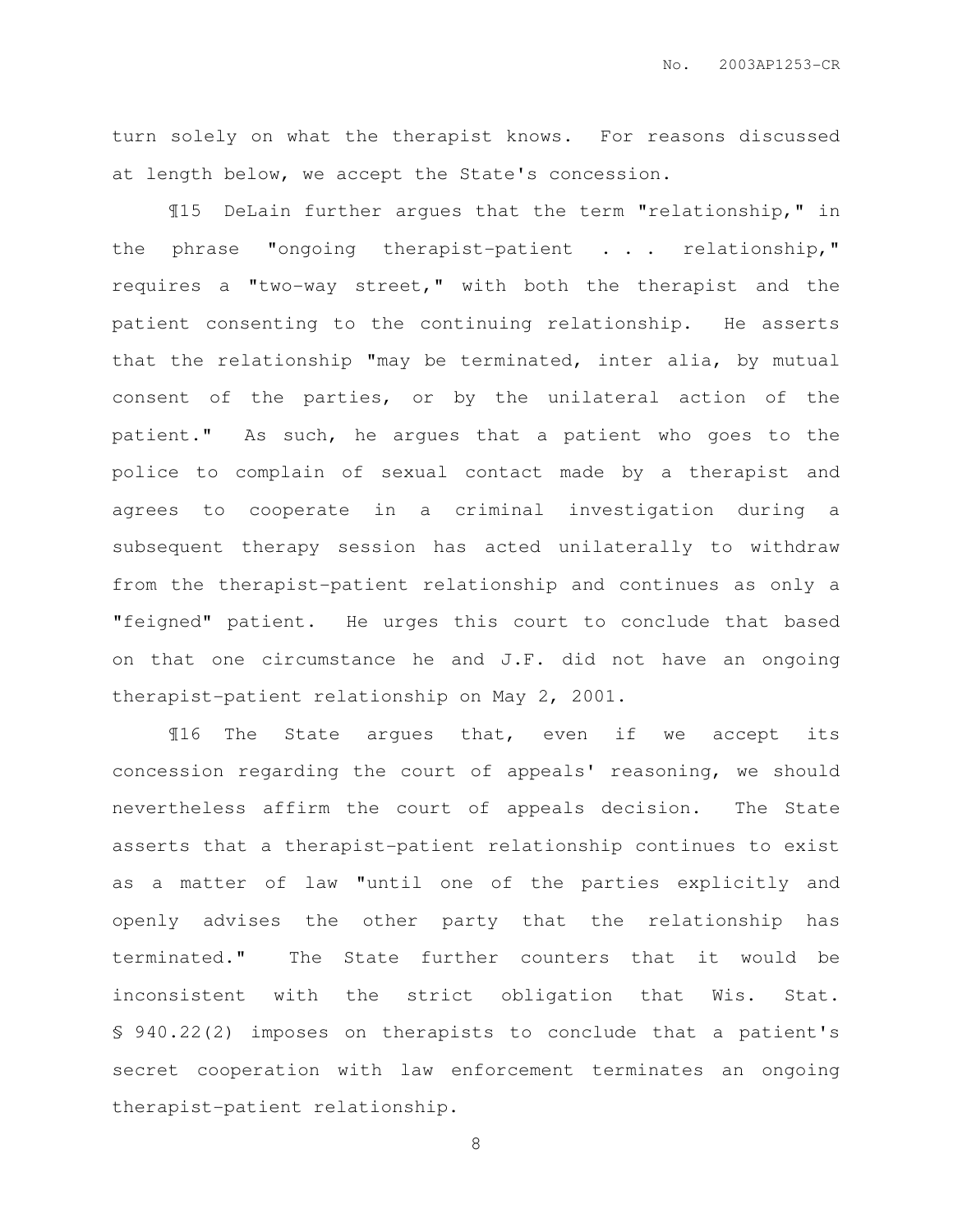¶17 The parties present competing standards for establishing the "ongoing therapist-patient relationship" element of Wis. Stat. § 940.22(2). We need to decide whether those interpretations are reasonable in order to determine whether the statute is ambiguous. Kalal, 271 Wis. 2d 633, 147. "Relationship" is not defined in the statute. Wisconsin Stat. § 990.01(1) instructs that words that are neither defined by statute nor technical in nature shall be defined according to common and approved usage. Webster's New Collegiate Dictionary defines "relationship" as "a state of affairs existing between those having relations or dealings." Webster's New Collegiate Dictionary 975 (1977) (emphasis added); see also FH Healthcare Dev., Inc. v. City of Wauwatosa, 2004 WI App 182, ¶20, 276 Wis. 2d 243, 687 N.W.2d 532 (concluding that common and approved usage of undefined words may be ascertained from their dictionary definitions). That a relationship exists "between" those having dealings indicates that both parties may have to consent for the relationship to continue. See id. Therefore, DeLain's interpretation, that an ongoing therapistpatient relationship requires continuing mutual consent, appears reasonable based on the plain meaning of the statutory language in question.

¶18 However, examining the language under review in the context of the statute as a whole, Kalal, 271 Wis. 2d 633, ¶46, we also note that the statute's scope is broad, as it includes one who simply "holds himself or herself out to be a therapist." Wis. Stat. § 940.22(2). Stated another way, one who is only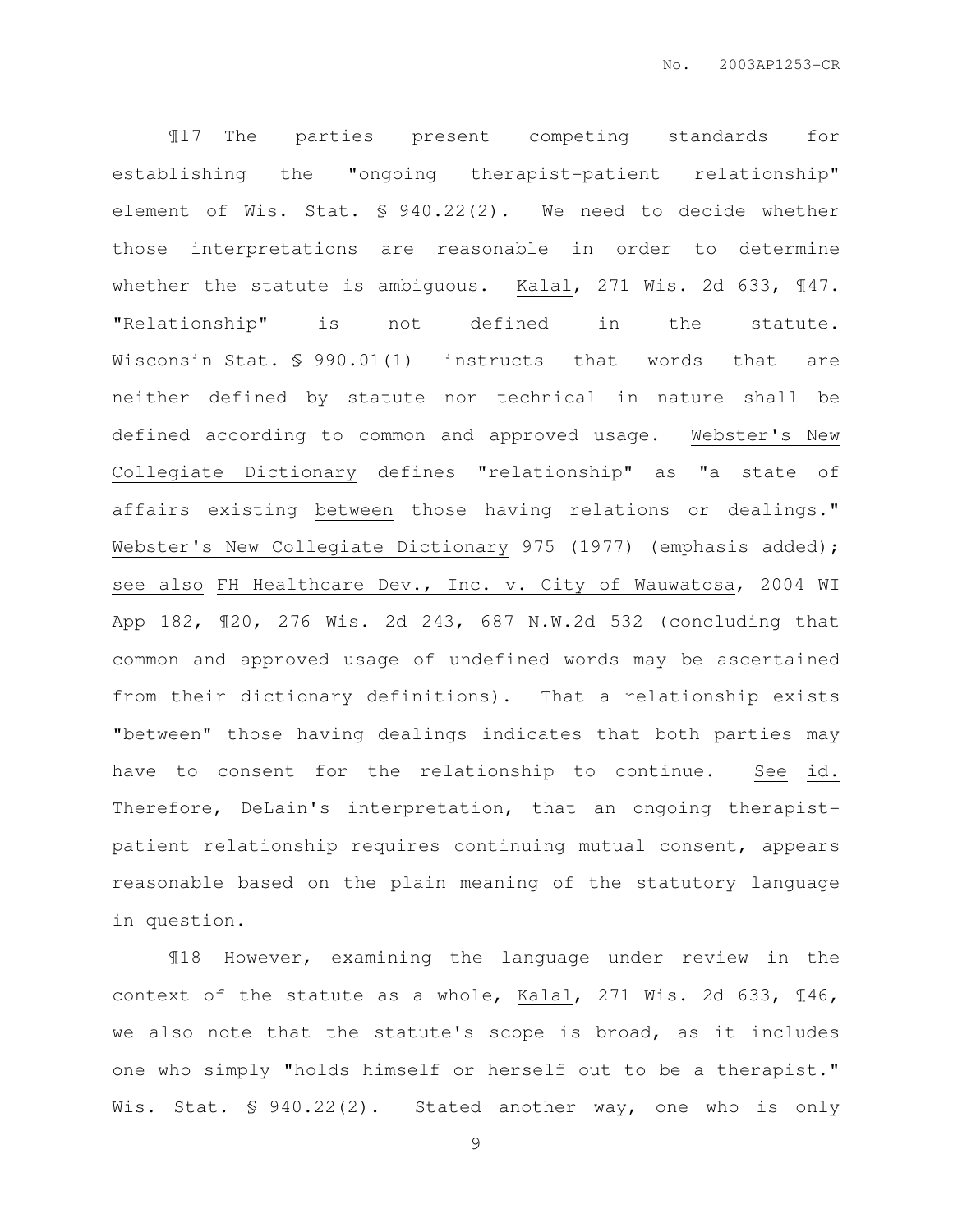pretending to be a therapist is within the scope of those whose behavior comes within the statutory prohibition. Accordingly, the types of relationships in which sexual contact is criminalized are broader than those relationships that are between a therapist in fact and a patient or client. As the statute covers relationships where the interaction may not actually involve the delivery or the receipt of therapy, the State's interpretation that a "relationship" may continue, even if one party is secretly cooperating in a criminal investigation of the therapist, also appears reasonable. Therefore, because both DeLain and the State have set out reasonable interpretations of § 940.22(2), we conclude that this statutory language is ambiguous. Stated another way, it has been "understood by reasonably well-informed persons in two or more senses." Kalal, 271 Wis. 2d 633, ¶47.

¶19 To resolve this dispute, we turn to the legislative history of Wis. Stat. § 940.22(2) for evidence of the legislature's intent. See Kalal, 271 Wis. 2d 633, ¶51 ("[L]egislative history need not be and is not consulted except to resolve an ambiguity in the statutory language, although [it] is sometimes consulted to confirm or verify a plain-meaning interpretation.").

¶20 Before 1986, Wis. Stat. § 940.22(2) read in relevant part: "Any person who is or who holds himself or herself out to be a therapist and who intentionally has sexual contact with a patient or client during any treatment, consultation, interview or examination is guilty." Wis. Stat. § 940.22(2) (1983-84).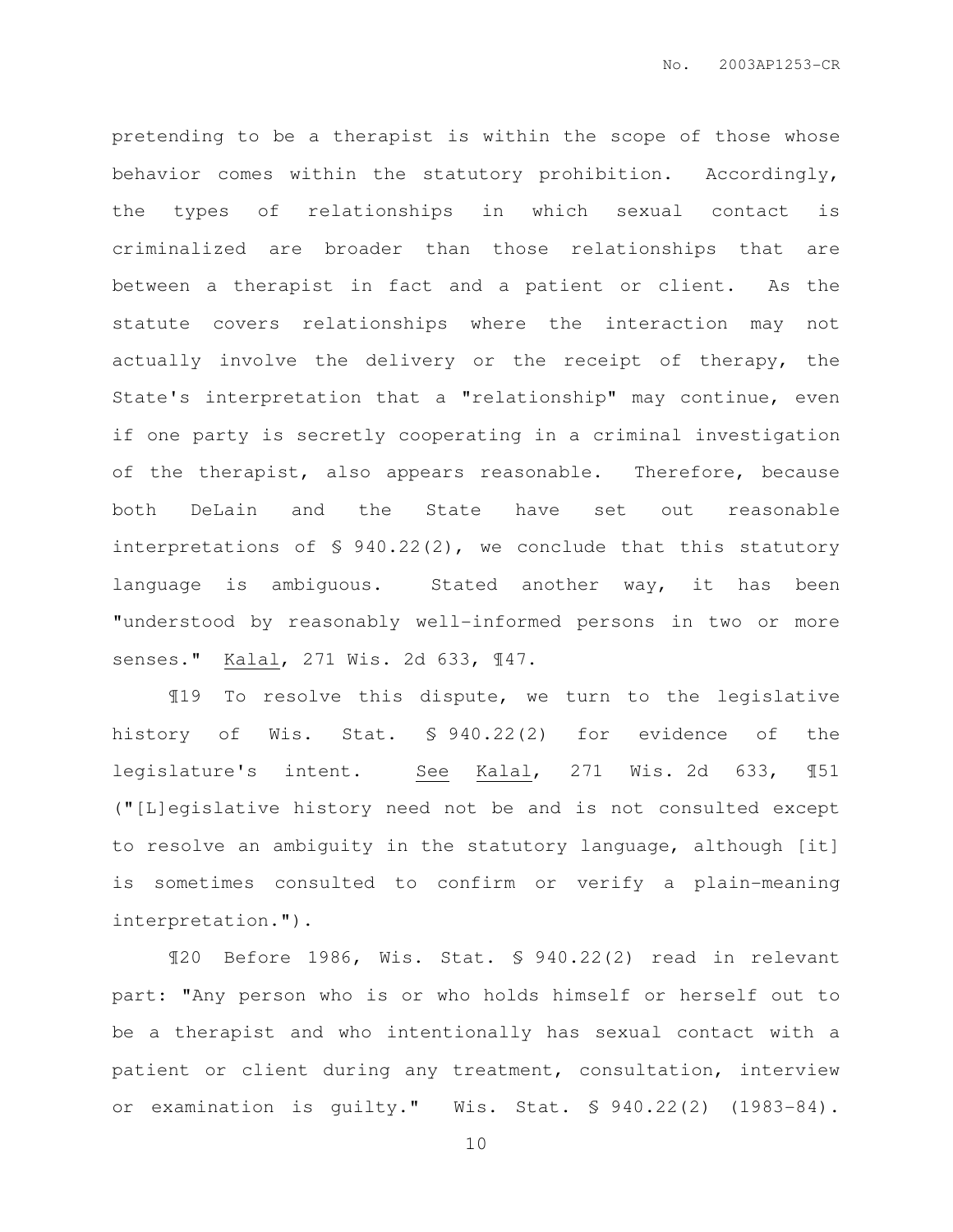However, in 1986, the legislature added the language we are examining here, making a therapist culpable for having sexual contact with a patient "during any ongoing therapist-patient or therapist-client relationship, regardless of whether it occurs during any treatment, consultation, interview or examination." Legislative Reference Bureau Drafting File for 1985 Wis. Act. 275, § 6. As the Legislative Reference Bureau Analysis published with the bill that created 1985 Wis. Act. 275 explains, "[T]he bill expands the crime's coverage to apply to sexual contact with a client while there is an ongoing therapist-client relationship, regardless of whether the sexual contact occurs during treatment or examination." 1985 A.B. 776. Further, notes from a meeting with Representative James Rutkowski, who introduced the bill, state that the statute was to be changed to "[r]evise [the] scope of [the] crime to the ongoing period during which treatment occur[s], [e].g. if being treated on a regular outpatient basis, they can't engage in sex outside the office." Legislative Reference Bureau Drafting File for 1985 Wis. Act 275, § 6. This change was made so that the therapist would be criminally liable for sexual contact with a patient, regardless of where that sexual contact took place.

¶21 The same legislative act also added the statute's final sentence: "Consent is not an issue in an action under this subsection." 1985 Wis. Act. 275, § 6. This change explicitly removed the patient's consent to the sexual contact as a defense, see id., again broadening the protection afforded to the public.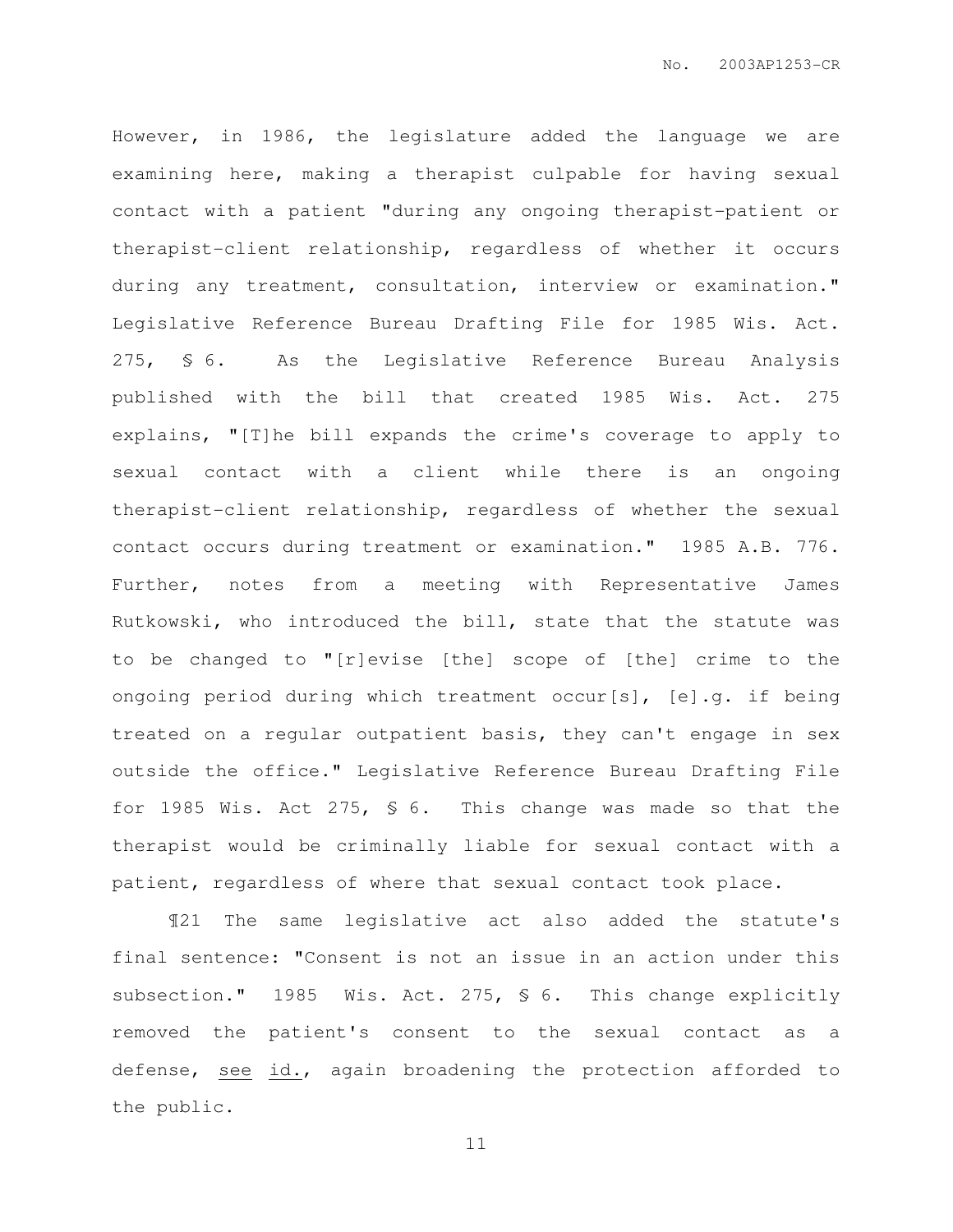¶22 These two changes recognize the vulnerabilities of a person seeking therapy and the ways in which a therapist, or someone posing as a therapist, may prey upon such a person. While neither of these changes specifically addresses the issue presented here, they do indicate the legislature's intent to give broad protection to the public under Wis. Stat. § 940.22(2).

¶23 The State contends that the court of appeals erred in its interpretation of the word "knowledge" in Wis. Stat. § 939.23(3). According to the State, the meaning of the word "knowledge" in the definition of "intentionally" does not derive from or depend on the definition of "know" in § 939.23(2). We note that a therapist-patient relationship is necessarily a trust relationship, see Ande v. Rock, 2002 WI App 136, ¶10, 256 Wis. 2d 365, 647 N.W.2d 265, and as such, an individual seeking therapy is particularly vulnerable to the influence of the therapist. For a defendant's subjective intent to be the sole determinant of whether an ongoing therapist-patient relationship exists, as held by the court of appeals, would permit a therapist to prey upon a patient who relies on that relationship for help. We conclude that is too narrow a construction of the statute.

¶24 Accordingly, we disavow the court of appeals discussion of "intentionally." DeLain, 272 Wis. 2d 356, ¶¶10- 11. Instead, we conclude that it is the totality of the circumstances, which in this case included a stipulation that DeLain provided therapy to J.F. on all her visits, that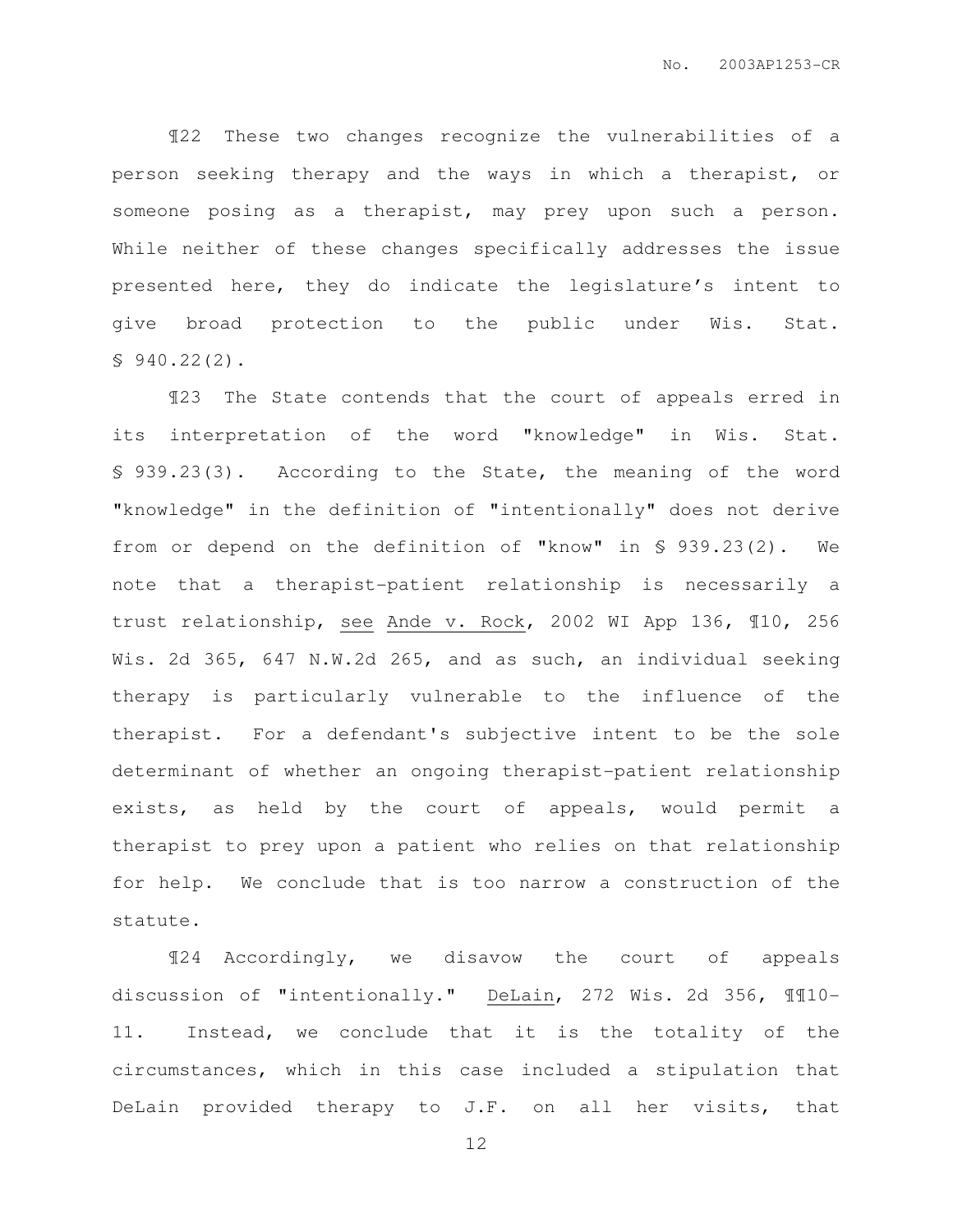determines whether there was an ongoing therapistpatient relationship when sexual contact occurred. A defendant's state of mind is one factor in this totality of the circumstances analysis. Further, a secret unilateral action of a patient may also be a factor, although not necessarily the decisive factor, as urged by DeLain. Similarly, the explicit remarks of one party to the other regarding the status of the relationship may be a factor, but not necessarily the dispositive factor, as proposed by the State. Other factors that may appropriately enter into the analysis include, but are not limited to: how much time has gone by since the last therapy session; how close together the therapy sessions had been to each other; the age of the patient; the particular vulnerabilities experienced by the patient as a result of his or her mental health issues; and the ethical obligations of the therapist's profession.<sup>5</sup> Only upon consideration of all the

 $\overline{a}$ 

<sup>5</sup> For example, rules regarding how a patient or client relationship should be terminated in the therapist's profession may be a factor in this totality of the circumstances analysis. See Wis. Admin. Code § Psy 5.01(31) (requiring psychologists to notify clients when service will be interrupted or terminated); Wis. Admin. Code § MPSW 20.02(21) (requiring marriage and family therapists, counselors, and social workers to make reasonable efforts to notify a client or a client's authorized representative when the professional will be terminating services); see also McManus v. Donlin, 23 Wis. 2d 289, 300, 127 N.W.2d 22 (1964) (stating that a physician or surgeon's "obligation of continuing attention can be terminated only by the cessation of the necessity which gave rise to the relationship, or by the discharge of the physician by the patient, or by the withdrawal from the case by the physician after giving the patient reasonable notice so as to enable the patient to secure other medical attention").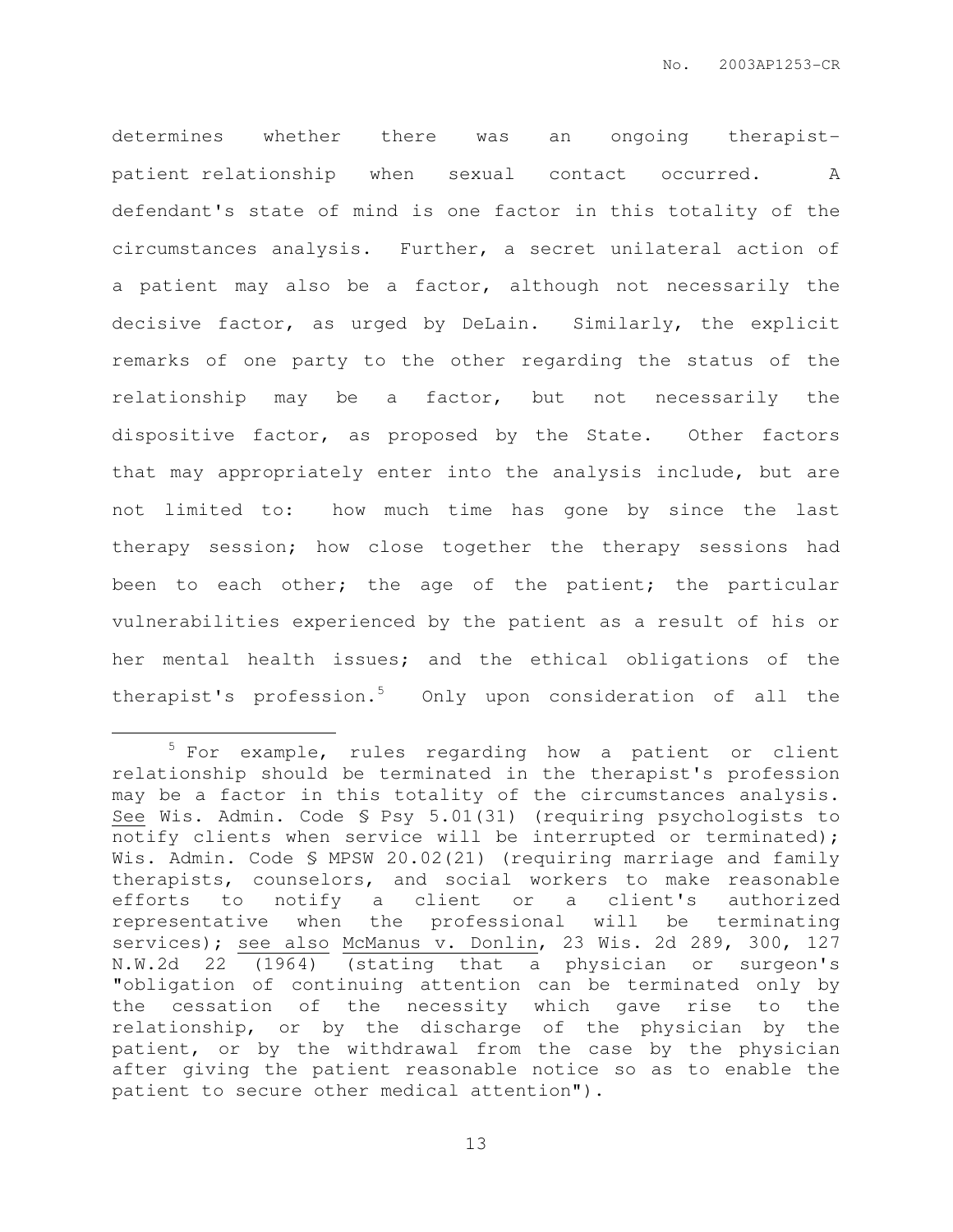circumstances that are relevant in a given case may we fully address the legislature's concern for protecting the public.

C. Sufficiency of the Evidence

l.

Further, the administrative rules of professional conduct for some professions explicitly address sexual contact with clients or patients, and such rules may provide useful factors in evaluating the totality of the circumstances. For example, psychologists are prohibited from engaging in sexual contact with a client or a former client within two years of the termination of professional services. Wis. Admin. Code § Psy  $5.01(14)$ ,  $(14)(a)-(b)$ . In determining whether sexual contact is prohibited with a former client more than two years after professional services have terminated, the psychologist must demonstrate that "there has been no exploitation of the former client" and that "the former client is not vulnerable by reason of emotional or cognitive disorder to exploitive influence by the psychologist." Wis. Admin. Code § Psy 5.01(14)(c). This determination is to be made "in light of all relevant factors," id., including the following:

1. The length of time which had passed between the termination of professional services and the conduct.

2. The nature and duration of the professional services.

3. The circumstances of termination.

4. The client's personal history.

5. The client's mental status at the time the conduct took place.

6. The likelihood of adverse impact on the client or others.

7. Statements or actions made by the licensee during the course of professional services suggesting or inviting the possibility of a post-termination sexual or romantic relationship with the client.

Wis. Admin. Code § Psy 5.01(14)(c)1-7.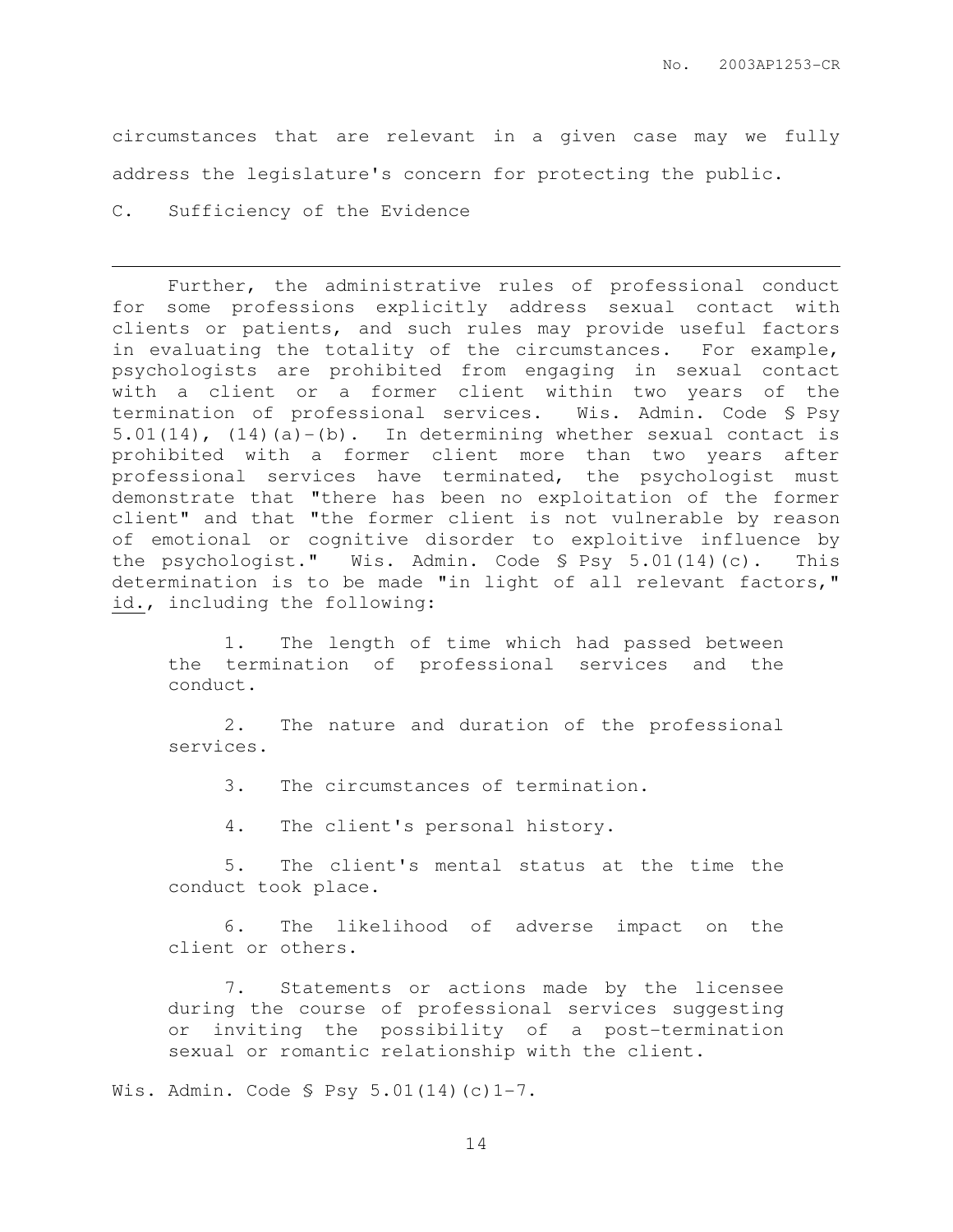¶25 We now apply the totality of the circumstances standard to the May 2, 2001 session. The testimony was undisputed that DeLain was a licensed psychologist who had provided therapy to J.F. on April 25, one week prior to the sexual contact at issue here; that J.F. was only 16 years of age; that DeLain knew that J.F. had problems with intimate relationships; that DeLain intended to provide therapy; that during the May 2 therapy session J.F. was wearing a recording device; that J.F. never formally withdrew from therapy; and that the parties stipulated that DeLain was performing psychotherapy on J.F. in May 2001. Based on the totality of these circumstances, we conclude that a rational trier of fact could have found beyond a reasonable doubt that the sexual contact occurred during an ongoing therapist-patient relationship.

## III. CONCLUSION

¶26 In sum, we conclude that, for the purpose of establishing criminal liability under Wis. Stat. § 940.22(2), whether there was an ongoing therapist-patient relationship at the time of the sexual contact is determined by examining the totality of the circumstances. We also conclude that J.F.'s assisting the police by recording her therapy session is not sufficient to preclude a finding that a therapist-patient relationship was ongoing during that session. Further, based on the totality of the circumstances, which in this case included a stipulation that DeLain provided therapy to J.F. on all her visits, a rational trier of fact could have found beyond a reasonable doubt that an ongoing therapist-patient relationship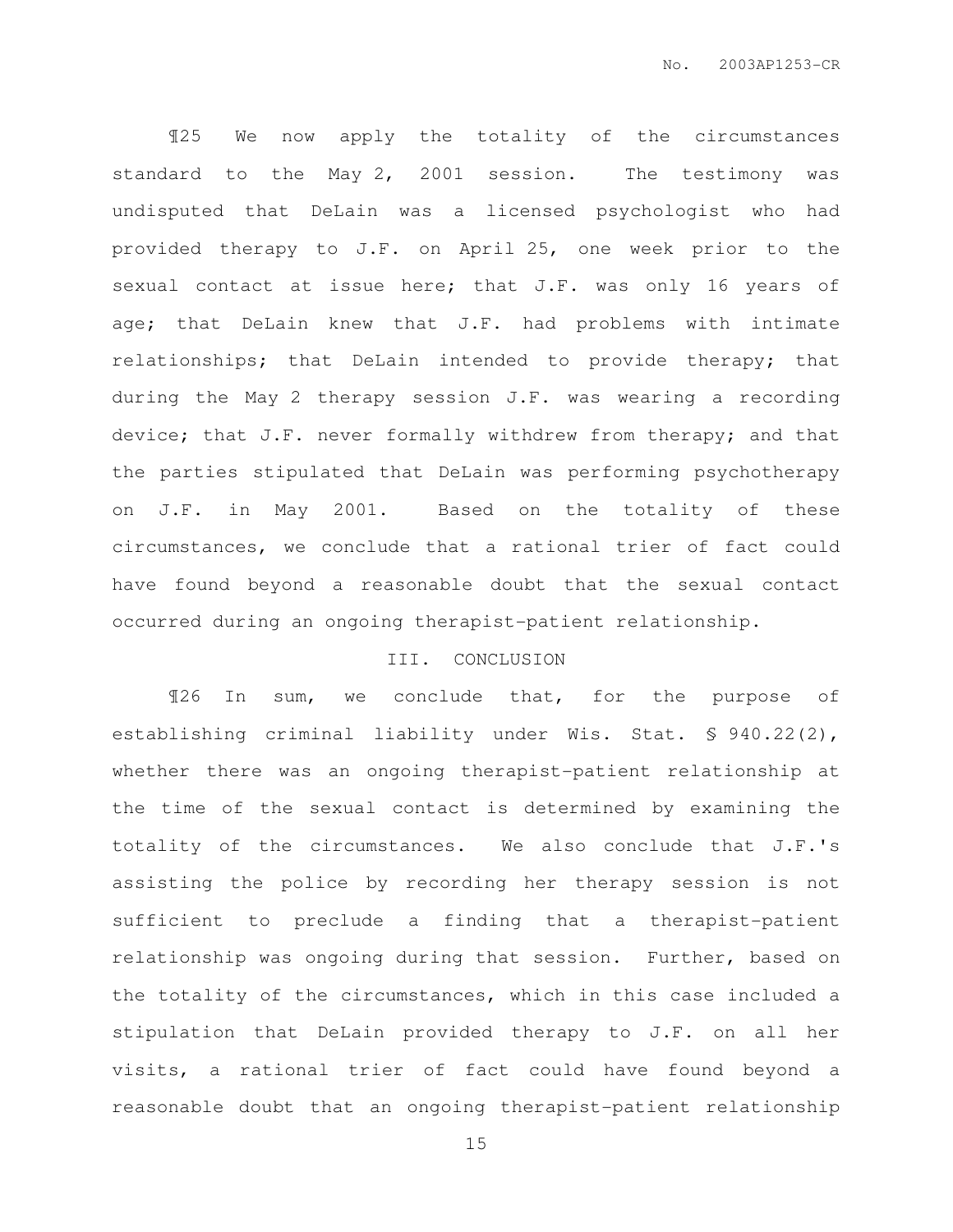existed on May 2, 2001. We therefore affirm the decision of the court of appeals, although on different grounds.

By the Court.—The decision of the court of appeals is affirmed.